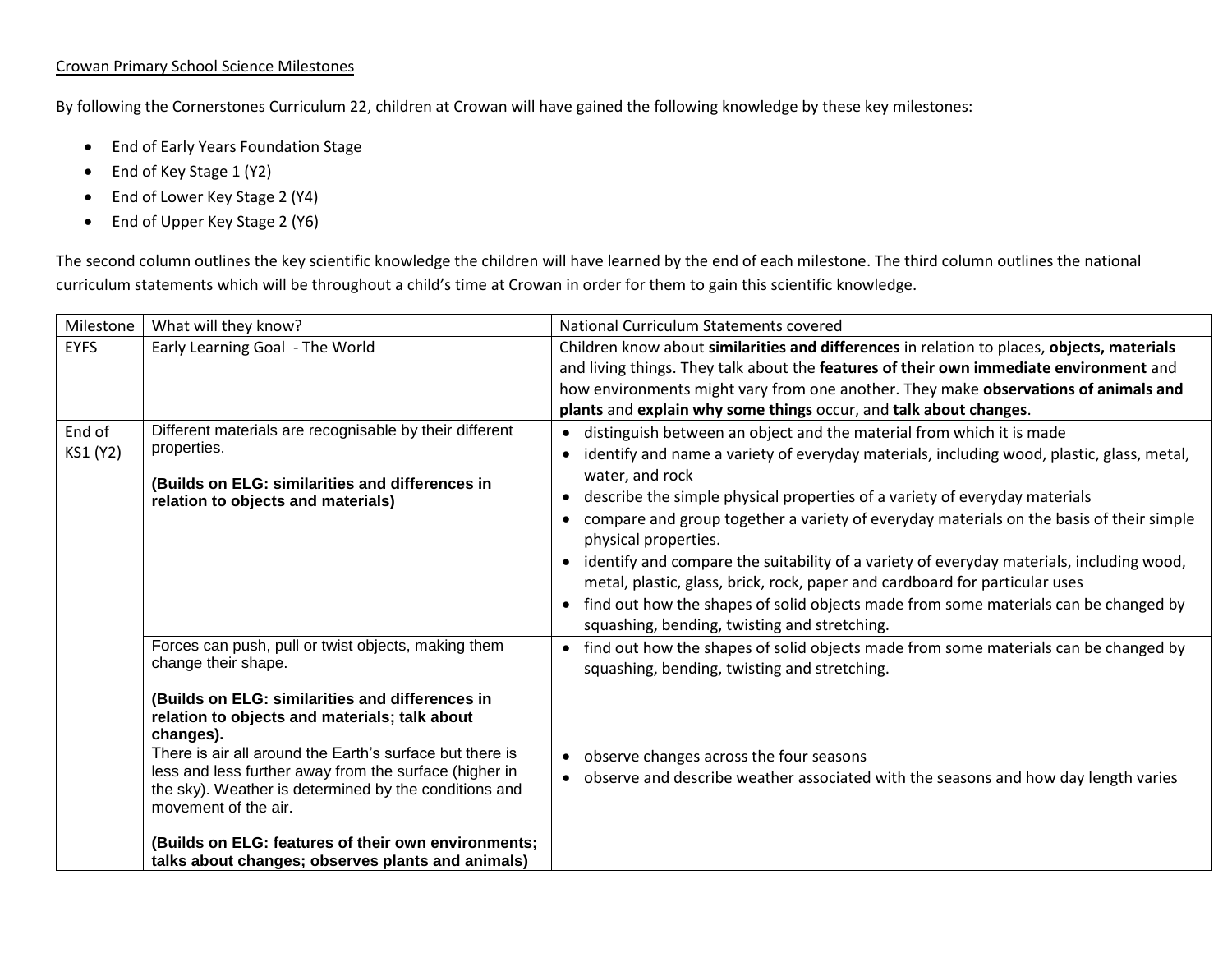| There are patterns in the position of the Sun seen at<br>different times of the day and in the shape of the Moon<br>from one night to another.                                                                                                                                                                                                                                                                                                             | • observe and describe weather associated with the seasons and how day length varies                                                                                                                                                                                                                                                                                                                                                                                                                                                                                                                                                                                                                 |
|------------------------------------------------------------------------------------------------------------------------------------------------------------------------------------------------------------------------------------------------------------------------------------------------------------------------------------------------------------------------------------------------------------------------------------------------------------|------------------------------------------------------------------------------------------------------------------------------------------------------------------------------------------------------------------------------------------------------------------------------------------------------------------------------------------------------------------------------------------------------------------------------------------------------------------------------------------------------------------------------------------------------------------------------------------------------------------------------------------------------------------------------------------------------|
| (Builds on ELG: features of their own environments;<br>talks about changes; observes plants and animals)                                                                                                                                                                                                                                                                                                                                                   |                                                                                                                                                                                                                                                                                                                                                                                                                                                                                                                                                                                                                                                                                                      |
| There is a wide variety of living things (organisms),<br>including plants and animals. They are distinguished<br>from non-living things by their ability to move, reproduce<br>and react to certain stimuli.<br>Animals need food that they can break down,<br>which comes either directly by eating plants (herbivores)<br>or by eating animals (carnivores) which<br>have eaten plants or other animals.<br>(Builds on ELG: observes plants and animals) | • identify and name a variety of common wild and garden plants, including deciduous and<br>evergreen trees<br>• identify and describe the basic structure of a variety of common flowering plants,<br>including trees.<br>• identify and name a variety of common animals including fish, amphibians, reptiles, birds<br>and mammals<br>identify and name a variety of common animals that are carnivores, herbivores and<br>omnivores<br>describe and compare the structure of a variety of common animals (fish, amphibians,<br>reptiles, birds and mammals, including pets)<br>explore and compare the differences between things that are living, dead, and things<br>that have never been alive |
| To survive, living things need water, air, food, a way of<br>getting rid of waste and an environment which stays<br>within a particular range of temperature.<br>All living things need food as their source of energy as<br>well as air, water and certain temperature conditions.<br>(Builds on ELG: observes plants and animals)                                                                                                                        | identify that most living things live in habitats to which they are suited and describe how<br>different habitats provide for the basic needs of different kinds of animals and plants,<br>and how they depend on each other<br>identify and name a variety of plants and animals in their habitats, including<br>microhabitats<br>describe how animals obtain their food from plants and other animals, using the idea of<br>a simple food chain, and identify and name different sources of food.                                                                                                                                                                                                  |
|                                                                                                                                                                                                                                                                                                                                                                                                                                                            | find out and describe how plants need water, light and a suitable temperature to grow<br>and stay healthy.<br>find out about and describe the basic needs of animals, including humans, for survival<br>(water, food and air)<br>describe the importance for humans of exercise, eating the right amounts of different<br>$\bullet$<br>types of food, and hygiene.                                                                                                                                                                                                                                                                                                                                   |
| Living things produce offspring of the same kind, but<br>offspring are not identical with each other or with their<br>parents.                                                                                                                                                                                                                                                                                                                             | observe and describe how seeds and bulbs grow into mature plants<br>• notice that animals, including humans, have offspring which grow into adults                                                                                                                                                                                                                                                                                                                                                                                                                                                                                                                                                   |
| (Builds on ELG: observes plants and animals)<br>There are many different kinds of plants and animals in<br>the world today and many kinds that<br>once lived but are now extinct.                                                                                                                                                                                                                                                                          | • identify and name a variety of common wild and garden plants, including deciduous and<br>evergreen trees<br>identify and describe the basic structure of a variety of common flowering plants,<br>$\bullet$<br>including trees.                                                                                                                                                                                                                                                                                                                                                                                                                                                                    |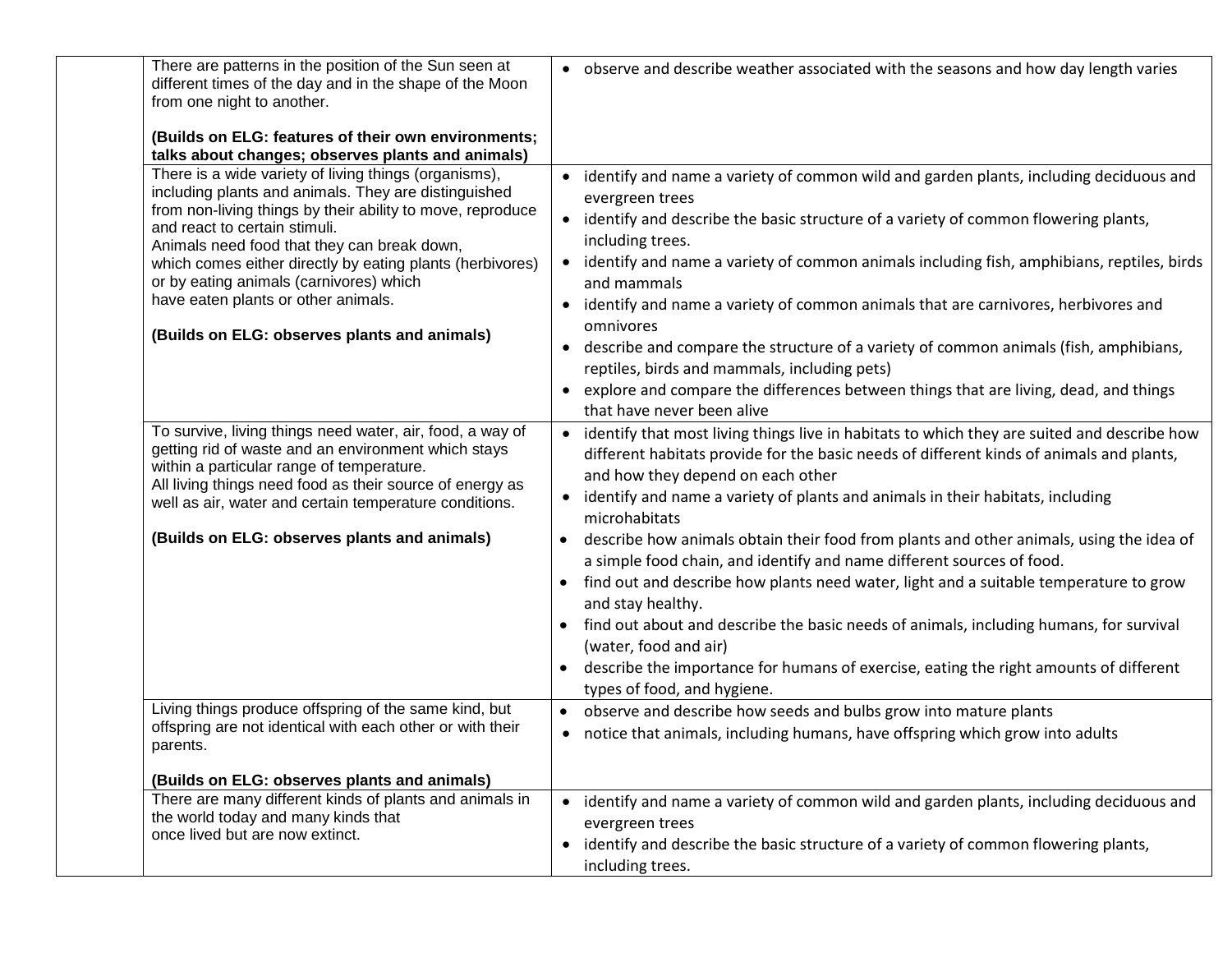|                            | (Builds on ELG: observes plants and animals; talks<br>about changes)                                                                                                                                                                                                                                                                                                                                                                                                                                                                                                                                                                                            | • identify and name a variety of common animals including fish, amphibians, reptiles, birds<br>and mammals<br>• identify and name a variety of common animals that are carnivores, herbivores and<br>omnivores<br>• describe and compare the structure of a variety of common animals (fish, amphibians,<br>reptiles, birds and mammals, including pets)<br>explore and compare the differences between things that are living, dead, and things that<br>have never been alive                                                                                                              |
|----------------------------|-----------------------------------------------------------------------------------------------------------------------------------------------------------------------------------------------------------------------------------------------------------------------------------------------------------------------------------------------------------------------------------------------------------------------------------------------------------------------------------------------------------------------------------------------------------------------------------------------------------------------------------------------------------------|---------------------------------------------------------------------------------------------------------------------------------------------------------------------------------------------------------------------------------------------------------------------------------------------------------------------------------------------------------------------------------------------------------------------------------------------------------------------------------------------------------------------------------------------------------------------------------------------|
| End of<br><b>LKS2 (Y4)</b> | All the 'stuff' encountered in everyday life, including air,<br>water and different kinds of solid<br>substances, is called matter because it has mass, and<br>therefore weight on Earth, and takes up<br>space. Different materials are recognisable by their<br>properties, some of which are used to classify<br>them as being in the solid, liquid or gas state.<br>At room temperature, some substances are in<br>the solid state, some in the liquid state and some in the<br>gas state. The state of many substances<br>can be changed by heating or cooling them. The amount<br>of matter does not change when a<br>solid melts or a liquid evaporates. | • compare and group materials together, according to whether they are solids, liquids or<br>gases<br>• observe that some materials change state when they are heated or cooled, and measure<br>or research the temperature at which this happens in degrees Celsius (°C)<br>identify the part played by evaporation and condensation in the water cycle and<br>associate the rate of evaporation with temperature.                                                                                                                                                                          |
|                            | Objects can have an effect on other objects even when<br>they are not in contact with them.<br>Sound comes from things that vibrate and can be<br>detected at a distance from the source because the air<br>or other material around is made to vibrate. Sounds are<br>heard when the vibrations in the air enter our ears.<br>Other examples of objects affecting other objects<br>without touching them are the interactions between<br>magnets or electric charges.                                                                                                                                                                                          | • notice that some forces need contact between two objects, but magnetic forces can act<br>at a distance<br>• identify how sounds are made, associating some of them with something vibrating<br>recognise that vibrations from sounds travel through a medium to the ear<br>find patterns between the pitch of a sound and features of the object that produced it<br>$\bullet$<br>find patterns between the volume of a sound and the strength of the vibrations that<br>$\bullet$<br>produced it<br>• recognise that sounds get fainter as the distance from the sound source increases. |
|                            | Forces act in particular directions. Equal forces acting in<br>opposite directions in the same line cancel each other<br>and are described as being in balance. The movement<br>of objects is changed if the forces acting<br>on them are not in balance.                                                                                                                                                                                                                                                                                                                                                                                                       | • compare how things move on different surfaces<br>notice that some forces need contact between two objects, but magnetic forces can act<br>at a distance<br>observe how magnets attract or repel each other and attract some materials and not<br>others<br>• compare and group together a variety of everyday materials on the basis of whether<br>they are attracted to a magnet, and identify some magnetic materials<br>• describe magnets as having two poles<br>predict whether two magnets will attract or repel each other, depending on which poles<br>are facing                 |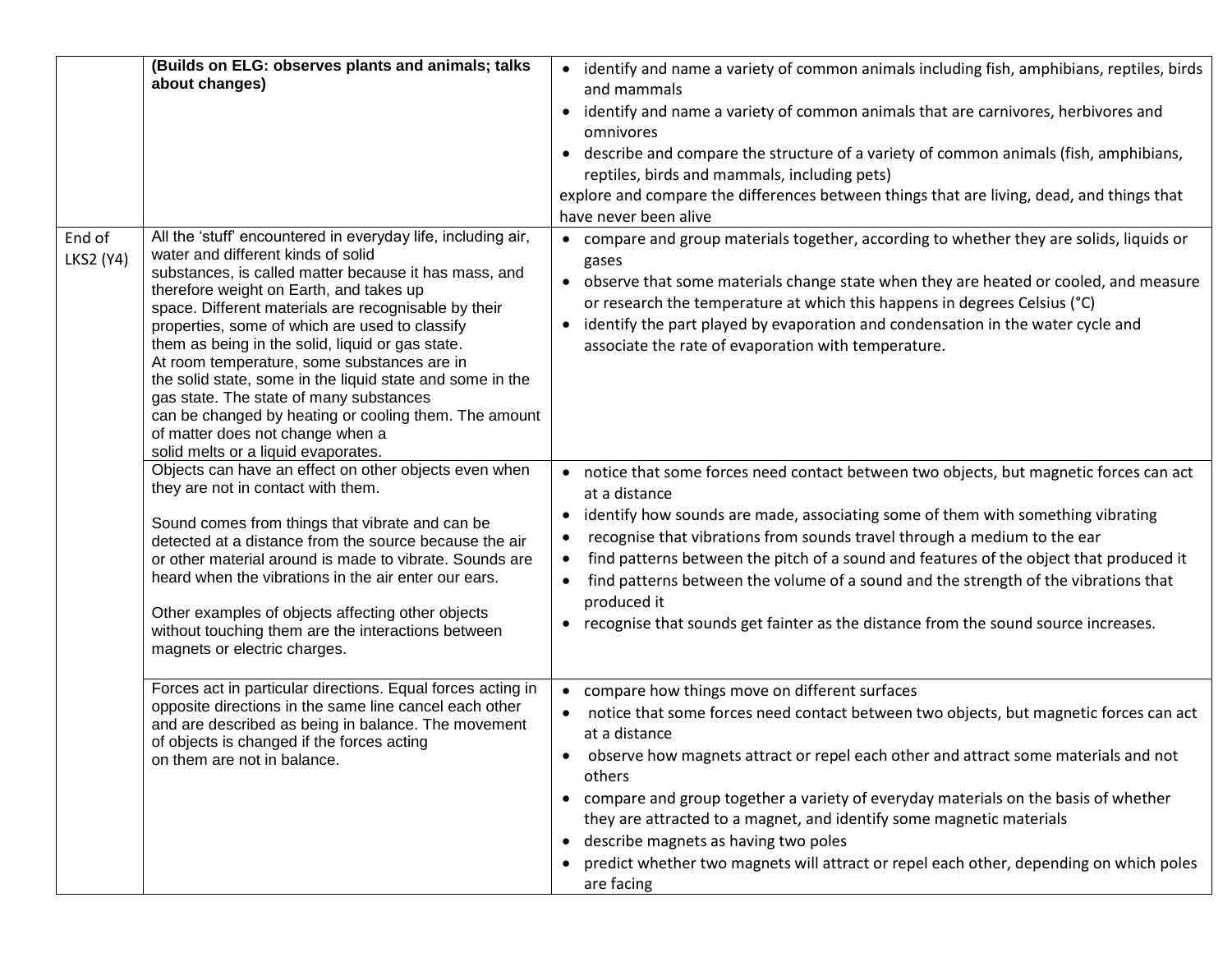| There are various ways of causing an event or bringing<br>about change in objects or materials.<br>Objects can be made to change their movement by<br>pushing or pulling. Heating can cause change, as in<br>cooking, melting solids or changing water to vapour.<br>Electricity can make light bulbs glow.                                                                                                                                                                                                                                                                                                                                                                                                                                                                                                                                                                                                                                                                                                               | • observe that some materials change state when they are heated or cooled, and measure<br>or research the temperature at which this happens in degrees Celsius (°C)<br>identify the part played by evaporation and condensation in the water cycle and<br>$\bullet$<br>associate the rate of evaporation with temperature.<br>identify common appliances that run on electricity<br>identify whether or not a lamp will light in a simple series circuit, based on whether or<br>not the lamp is part of a complete loop with a battery<br>• recognise that a switch opens and closes a circuit and associate this with whether or not<br>a lamp lights in a simple series circuit                                                                                                                                                                                                                                                        |
|---------------------------------------------------------------------------------------------------------------------------------------------------------------------------------------------------------------------------------------------------------------------------------------------------------------------------------------------------------------------------------------------------------------------------------------------------------------------------------------------------------------------------------------------------------------------------------------------------------------------------------------------------------------------------------------------------------------------------------------------------------------------------------------------------------------------------------------------------------------------------------------------------------------------------------------------------------------------------------------------------------------------------|-------------------------------------------------------------------------------------------------------------------------------------------------------------------------------------------------------------------------------------------------------------------------------------------------------------------------------------------------------------------------------------------------------------------------------------------------------------------------------------------------------------------------------------------------------------------------------------------------------------------------------------------------------------------------------------------------------------------------------------------------------------------------------------------------------------------------------------------------------------------------------------------------------------------------------------------|
| Much of the solid surface of the Earth is covered by soil,<br>which is a mixture of pieces of rock of various sizes and<br>the remains of organisms. Fertile soil also contains air,<br>water, some chemicals from the decay of living things,<br>particularly plants, and various living things such as<br>insects, worms and bacteria. The solid material beneath<br>the soil is rock. There are many different kinds of rock<br>with different compositions and properties.                                                                                                                                                                                                                                                                                                                                                                                                                                                                                                                                            | • compare and group together different kinds of rocks on the basis of their appearance<br>and simple physical properties<br>describe in simple terms how fossils are formed when things that have lived are trapped<br>$\bullet$<br>within rock<br>• recognise that soils are made from rocks and organic matter.<br>• identify the part played by evaporation and condensation in the water cycle and<br>associate the rate of evaporation with temperature                                                                                                                                                                                                                                                                                                                                                                                                                                                                              |
| There is a wide variety of living things (organisms),<br>including plants and animals. They are distinguished<br>from non-living things by their ability to move, reproduce<br>and react to certain stimuli. To survive they need water,<br>air, food, a way of getting rid of waste and an<br>environment which stays within a particular range of<br>temperature.<br>Plants containing chlorophyll can use sunlight to make<br>the food they need and can store food that they do not<br>immediately use.<br>Animals are ultimately dependent on plants for their<br>survival.<br>The relationships among organisms can be represented<br>as food chains and food webs.<br>Some animals are dependent on plants in other ways as<br>well as for food, for example for shelter and, in the case<br>of human beings, for clothing and fuel. Plants also<br>depend on animals in various ways. For example, many<br>flowering plants depend on insects for pollination and on<br>other animals for dispersing their seeds. | • identify and describe the functions of different parts of flowering plants: roots,<br>stem/trunk, leaves and flowers<br>• explore the requirements of plants for life and growth (air, light, water, nutrients from<br>soil, and room to grow) and how they vary from plant to plant<br>investigate the way in which water is transported within plants<br>$\bullet$<br>explore the part that flowers play in the life cycle of flowering plants, including<br>pollination, seed formation and seed dispersal.<br>• identify that animals, including humans, need the right types and amount of nutrition,<br>and that they cannot make their own food; they get nutrition from what they eat<br>identify that humans and some other animals have skeletons and muscles for support,<br>$\bullet$<br>protection and movement.<br>• recognise that environments can change and that this can sometimes pose dangers to<br>living things. |
| Animals and plants are classified into groups and<br>subgroups according to their similarities.                                                                                                                                                                                                                                                                                                                                                                                                                                                                                                                                                                                                                                                                                                                                                                                                                                                                                                                           | • recognise that living things can be grouped in a variety of ways.<br>explore and use classification keys to help group, identify and name a variety of living<br>$\bullet$<br>things in their local and wider environment.                                                                                                                                                                                                                                                                                                                                                                                                                                                                                                                                                                                                                                                                                                              |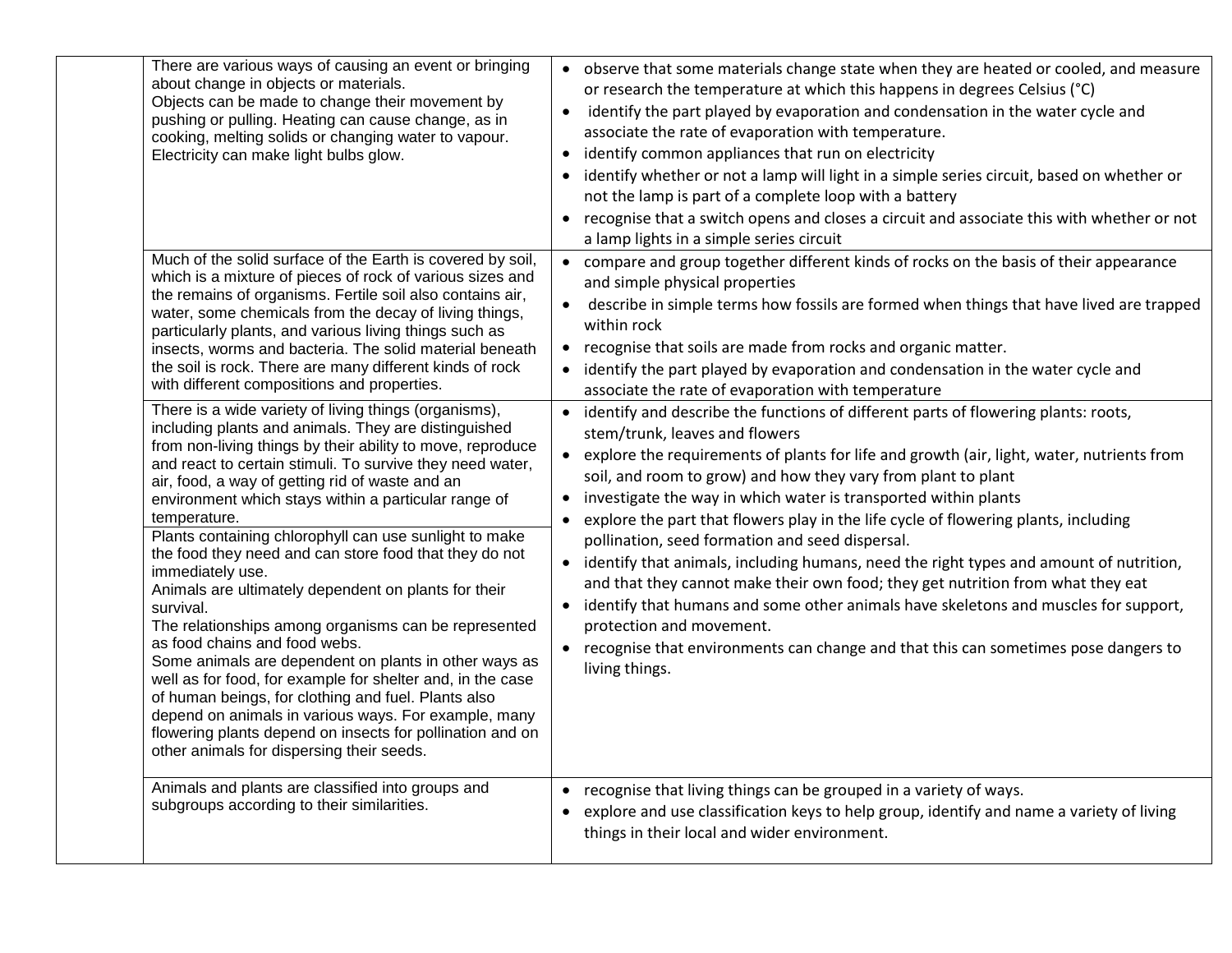| End of Y6<br>(KS2) | When some substances are combined they form a new<br>substance (or substances) with properties that are<br>different from the original ones. Other substance simply<br>mix without changing permanently and can often be<br>separated again. At room temperature, some<br>substances are in the solid state, some in the liquid state<br>and some in the gas state. The state of many<br>substances can be changed by heating or cooling them.<br>The amount of matter does not change when a solid<br>melts or a liquid evaporates. | • compare and group together everyday materials on the basis of their properties,<br>including their hardness, solubility, transparency, conductivity (electrical and thermal),<br>and response to magnets<br>• know that some materials will dissolve in liquid to form a solution, and describe how to<br>recover a substance from a solution<br>• use knowledge of solids, liquids and gases to decide how mixtures might be separated,<br>including through filtering, sieving and evaporating<br>• give reasons, based on evidence from comparative and fair tests, for the particular uses<br>of everyday materials, including metals, wood and plastic<br>demonstrate that dissolving, mixing and changes of state are reversible changes<br>explain that some changes result in the formation of new materials, and that this kind of<br>change is not usually reversible, including changes associated with burning and the<br>action of acid on bicarbonate of soda. |
|--------------------|--------------------------------------------------------------------------------------------------------------------------------------------------------------------------------------------------------------------------------------------------------------------------------------------------------------------------------------------------------------------------------------------------------------------------------------------------------------------------------------------------------------------------------------|--------------------------------------------------------------------------------------------------------------------------------------------------------------------------------------------------------------------------------------------------------------------------------------------------------------------------------------------------------------------------------------------------------------------------------------------------------------------------------------------------------------------------------------------------------------------------------------------------------------------------------------------------------------------------------------------------------------------------------------------------------------------------------------------------------------------------------------------------------------------------------------------------------------------------------------------------------------------------------|
|                    | Light, both from close sources such as light bulbs or<br>flames and from the Sun and other stars very long<br>distances away, is seen because it affects the objects it<br>reaches, including our eyes. These sources give out<br>light, which travels from them in various directions and is<br>detected when it reaches and enters our eyes. Objects<br>that are seen either give out or reflect light that human<br>eyes can detect.<br>The force of gravity acts on an object's mass to make<br>things fall to earth.            | • explain that unsupported objects fall towards the Earth because of the force of gravity<br>acting between the Earth and the falling object<br>• identify the effects of air resistance, water resistance and friction, that act between<br>moving surfaces<br>• recognise that some mechanisms, including levers, pulleys and gears, allow a smaller<br>force to have a greater effect.<br>• recognise that light appears to travel in straight lines<br>use the idea that light travels in straight lines to explain that objects are seen because<br>they give out or reflect light into the eye<br>• explain that we see things because light travels from light sources to our eyes or from<br>light sources to objects and then to our eyes<br>use the idea that light travels in straight lines to explain why shadows have the same<br>shape as the objects that cast them                                                                                            |
|                    | The speed of a moving object is a measure of how far it<br>would travel in a certain time. How quickly an object's<br>motion is changed depends on the force acting and the<br>object's mass. The greater the mass of an object, the<br>longer it takes to speed it up or slow it down, a property<br>of mass described as inertia.<br>The force of gravity acts on an object's mass to make<br>things fall to earth.                                                                                                                | • explain that unsupported objects fall towards the Earth because of the force of gravity<br>acting between the Earth and the falling object<br>• identify the effects of air resistance, water resistance and friction, that act between<br>moving surfaces<br>• recognise that some mechanisms, including levers, pulleys and gears, allow a smaller<br>force to have a greater effect.                                                                                                                                                                                                                                                                                                                                                                                                                                                                                                                                                                                      |
|                    | In all these changes, energy is transferred from one<br>object, which is an energy source or resource, to<br>another. Fuels such as oil, gas, coal and wood are<br>energy resources. Some energy resources are<br>renewable, such as those produced by wind, waves,<br>sunlight and tides, others are non-renewable such as<br>from burning fossil fuels with oxygen.                                                                                                                                                                | • explain that some changes (in materials) result in the formation of new materials, and<br>that this kind of change is not usually reversible, including changes associated with<br>burning and the action of acid on bicarbonate of soda.                                                                                                                                                                                                                                                                                                                                                                                                                                                                                                                                                                                                                                                                                                                                    |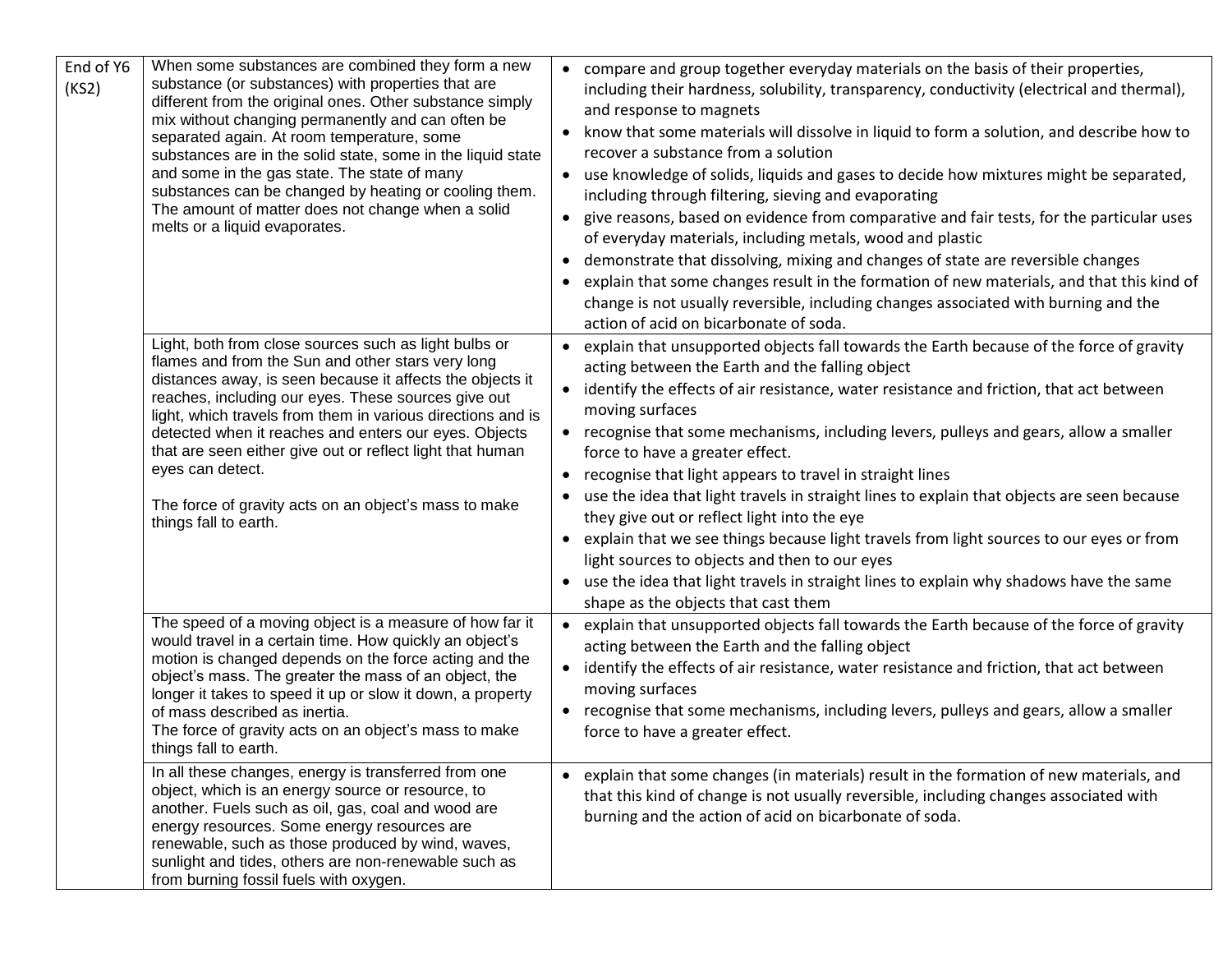| The Earth moves round the Sun taking about a year for<br>one orbit. The Moon orbits the Earth taking about four<br>weeks to complete an orbit. The Sun, at the centre of the<br>solar system, is the only object in the solar system that<br>is a source of visible light. The Moon reflects light from<br>the Sun and as it moves round the Earth only those<br>parts illuminated by the Sun are seen. The Earth<br>rotates about an axis lying north to south and this motion<br>makes it appear that the Sun, Moon and stars are<br>moving round the Earth. This rotation causes day and<br>night as parts of the Earth's surface turn to face towards<br>or away from the Sun. It takes a year for the Earth to<br>pass round the Sun. The Earth's axis is tilted relative to<br>the plane of its orbit round the Sun so that the length of<br>day varies with position on the Earth's surface and time<br>of the year, giving rise to the seasons.<br>Although some organisms do not appear to be active, | • describe the movement of the Earth, and other planets, relative to the Sun in the solar<br>system<br>describe the movement of the Moon relative to the Earth<br>describe the Sun, Earth and Moon as approximately spherical bodies<br>use the idea of the Earth's rotation to explain day and night and the apparent movement<br>of the sun across the sky.                                                                                                                                                                                                                                 |
|----------------------------------------------------------------------------------------------------------------------------------------------------------------------------------------------------------------------------------------------------------------------------------------------------------------------------------------------------------------------------------------------------------------------------------------------------------------------------------------------------------------------------------------------------------------------------------------------------------------------------------------------------------------------------------------------------------------------------------------------------------------------------------------------------------------------------------------------------------------------------------------------------------------------------------------------------------------------------------------------------------------|-----------------------------------------------------------------------------------------------------------------------------------------------------------------------------------------------------------------------------------------------------------------------------------------------------------------------------------------------------------------------------------------------------------------------------------------------------------------------------------------------------------------------------------------------------------------------------------------------|
| all will at some stage carry out the life processes of<br>respiration, reproduction, feeding, excretion,<br>growth and developments and all will eventually die.<br>The circulatory system takes material needed by cells to<br>all parts of the body and removes soluble waste to the<br>urinary system.                                                                                                                                                                                                                                                                                                                                                                                                                                                                                                                                                                                                                                                                                                      | • describe the changes as humans develop to old age<br>describe the differences in the life cycles of a mammal, an amphibian, an insect and a<br>bird<br>describe the life process of reproduction in some plants and animals.<br>identify and name the main parts of the human circulatory system, and describe the<br>functions of the heart, blood vessels and blood<br>recognise the impact of diet, exercise, drugs and lifestyle on the way their bodies<br>function<br>describe the ways in which nutrients and water are transported within animals, including<br>$\bullet$<br>humans |
| Plants and animals, including humans, resemble their<br>parents in many features because information is passed<br>from one generation to the next. Other features, such as<br>skills and behaviour, are not passed on in the same way<br>and have to be learned.<br>When a cell divides, as in the process of growth or<br>replacement of dead cells, genetic information is copied<br>so that each new cell carries a replica of the parent cell.<br>Sometimes an error occurs in replication, causing a<br>mutation, which may or may not be damaging to the<br>organism. Changes in genes can be caused by<br>environmental conditions, such as radiation and<br>chemicals. These changes can affect the individual but<br>only affect the offspring if they occur in sperm or egg<br>cells.                                                                                                                                                                                                                | • describe how living things are classified into broad groups according to common<br>observable characteristics and based on similarities and differences, including<br>microorganisms, plants and animals<br>give reasons for classifying plants and animals based on specific characteristics.                                                                                                                                                                                                                                                                                              |
| Although organisms of the same species are very similar<br>they vary                                                                                                                                                                                                                                                                                                                                                                                                                                                                                                                                                                                                                                                                                                                                                                                                                                                                                                                                           | recognise that living things have changed over time and that fossils provide information<br>about living things that inhabited the Earth millions of years ago                                                                                                                                                                                                                                                                                                                                                                                                                                |